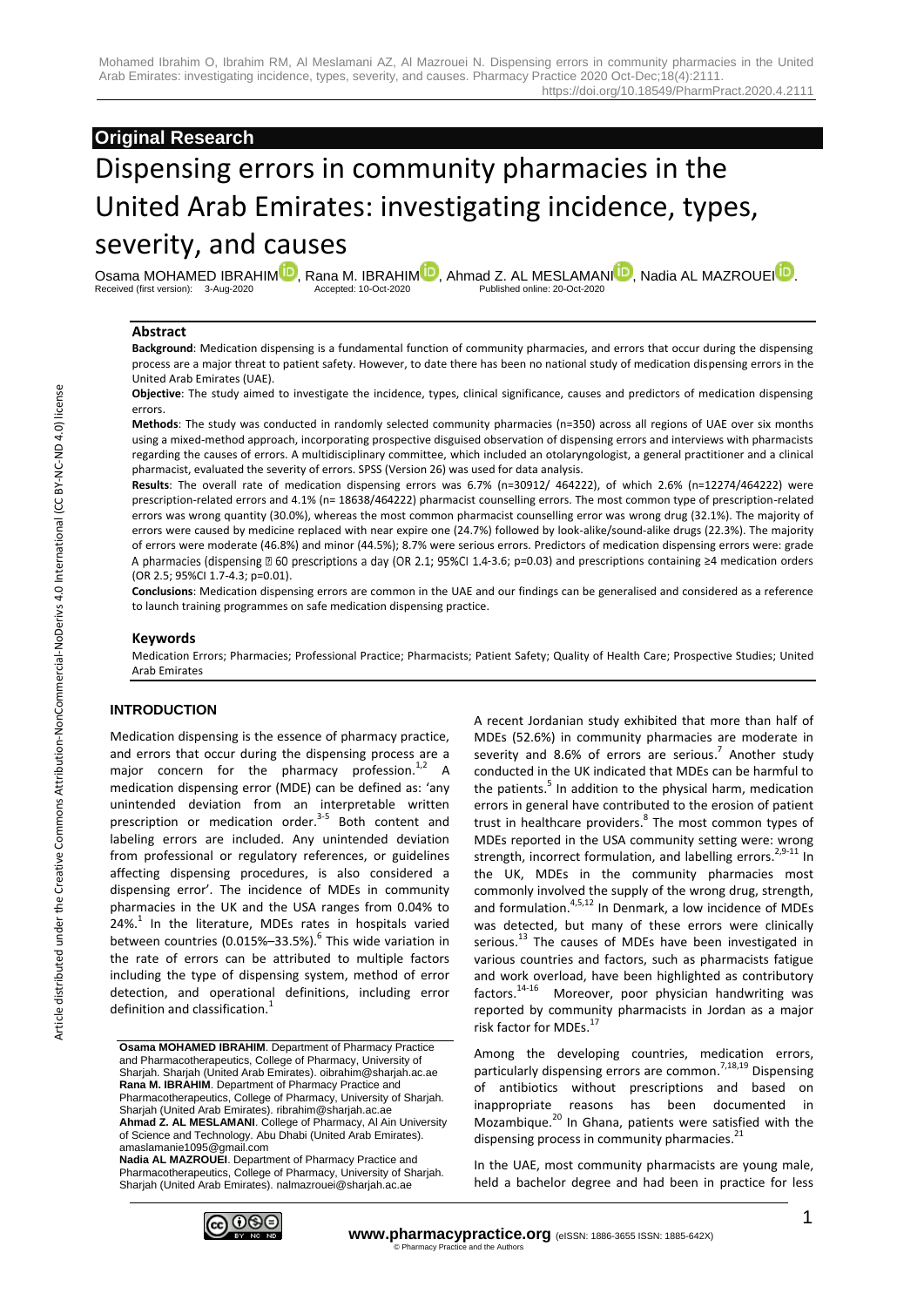Mohamed Ibrahim O, Ibrahim RM, Al Meslamani AZ, Al Mazrouei N. Dispensing errors in community pharmacies in the United Arab Emirates: investigating incidence, types, severity, and causes. Pharmacy Practice 2020 Oct-Dec;18(4):2111. https://doi.org/10.18549/PharmPract.2020.4.2111

than 10 years. <sup>22</sup> Most pharmacies open 7 days per week with an average working day of 13 hours. The lack of physicians' recognition of the pharmacist skills was considered as a barrier to the provision of enhanced pharmacy services. <sup>22</sup> In addition, many prescribed medicines have been dispensed independently by the pharmacist to the patient without an order from a physician. Although illegal, this is a common practice in the UAE, with the exception of narcotic analgesics and hypnotic-anxiolytics.<sup>22</sup>

As in most developing countries, community pharmacists in the United Arab Emirates (UAE) commonly dispense a wide range of prescription-only medicines without physician order.<sup>23</sup> Furthermore, the dispensing process is not automated and no patient medicine records are kept.<sup>2</sup> Therefore, a high incidence and different types of MDEs may be anticipated in community pharmacies in the UAE.

The study aimed to assess the rate, nature, causes, severity, and predictors of MDEs.

#### **METHODS**

#### **Study design**

This was a prospective, observational study conducted over 6 months (from November 2019 to April 2020) in community pharmacies across all 7 regions of UAE. To avoid the Hawthorne effect, disguised direct observation of the pharmacy dispensary team was conducted; only the community pharmacy manager was informed about the objectives of our study, whereas the members of the pharmacy staff were told that our researchers would examine the patterns and nature of prescriptions.

#### **Sample Size and Sampling Technique**

The total number of community pharmacies in the UAE is 2625; consequently, the estimated sample size was 336 pharmacies, using Raosoft sample size calculator [\(http://www.raosoft.com/samplesize.html\)](http://www.raosoft.com/samplesize.html) with 95% confidence interval, 5% margin of error, and 50% the response distribution. We aimed to include 350 community pharmacies in our study. Pharmacies were divided in 3 geographical regions using proportionate random sampling: Capital, Northern and Central Region. These regions were also stratified into workers residential areas and nonworkers residential areas. These areas have social and cultural differences. More than one-third (40.4%, 141/350) of the targeted pharmacies were included from the Northern region, 30.8% (108/350) from the Capital region, and 28.8% (101/350) from the Central region. To achieve the targeted sample, we approached 442 community pharmacies; 73 refused to participate and 19 pharmacies were excluded. Reasons for exclusion were: not operating on a regular basis; not providing easy access to the research team to observe the dispensing process, or having unsuitable conditions for conducting a research (small size, light workload). The nearest pharmacy in the area was approached to replace any pharmacy excluded from the study.

#### **Definitions**

The adopted definition of medication dispensing errors includes unintended deviations from the regulations or



recognised references affecting the dispensing process. This definition includes only errors made by accident with no intention to cause harm to the patient. For instance, when the pharmacist changes the medicine to another to increase the profits but without knowing that this change can cause an allergy to this patient or can cause harm to the pregnant women. All these are included under "unintended errors".

Our study included only errors detected up to and including the point at which the medication was handed over to the patient or the patient's representative ('near-misses'). The operational definitions of MDEs were adopted from Cohen's classification of MDEs and tailored to our setting.<sup>3</sup> To meet the aim of our study, we expanded the scope of MDEs to include medications dispensed based on pharmacist's counselling; this type of error occurred when a prescription only medicine (POM), a pharmacy medicine (P) or a general sale list (GSL) medicine was prescribed independently by the pharmacist to the patient without an order from a physician. Hence, MDEs were divided into pharmacist counselling errors (PCEs) and prescriptionrelated errors (PREs). All medications (with and without prescriptions) up to and including the point at which they were handed to the patient or the patient's representative were included in our study. A prescription with any type of prescribing error (intercepted or unintentionally dispensed) and incidents detected after the patient had taken possession of the medication were excluded.

#### **Development of the study tools**

Our study comprised two tools for investigation; a data collection form and a structured interview. A preliminary piloting was conducted in 6 community pharmacies from different regions for three days to ensure the reliability of the study tools. During piloting, the research team tested: (1) time needed for the study; (2) the accuracy of the data collection form; (3) the optimal approach for observing errors without affecting patient privacy; and 4) the cooperation of community pharmacists in-charge. As community pharmacies in the UAE did not operate an electronic system linking physician orders directly to the pharmacy; thus, types of errors related to this system, such as selection errors, were omitted from the data collection form. In addition, poor hand writing was removed from the causes of errors as handwritten prescriptions are banned in UAE. After piloting, the period of the study was increased from 7 to 10 days per pharmacy. Researchers were instructed to have no interaction with patients. The piloting study data were not included in the final data set.

A standardised data collection form was developed to include information about the prescription, such as: medication orders, type of error, staff grade and causes of errors. Amendments to the data collection form were performed following the pilot testing. The second tool for this study was a structured interview, which was developed after extensive review of the previous literature.<sup>5,7,25,26</sup> The aim of this tool is to evaluate the causes of errors by providing the staff pharmacists with a comprehensive list of the causes of MDEs. The staff pharmacists were asked to choose one or more of the listed causes and to state if there are any causes not listed in the interview. No recording was conducted since it was simple and structured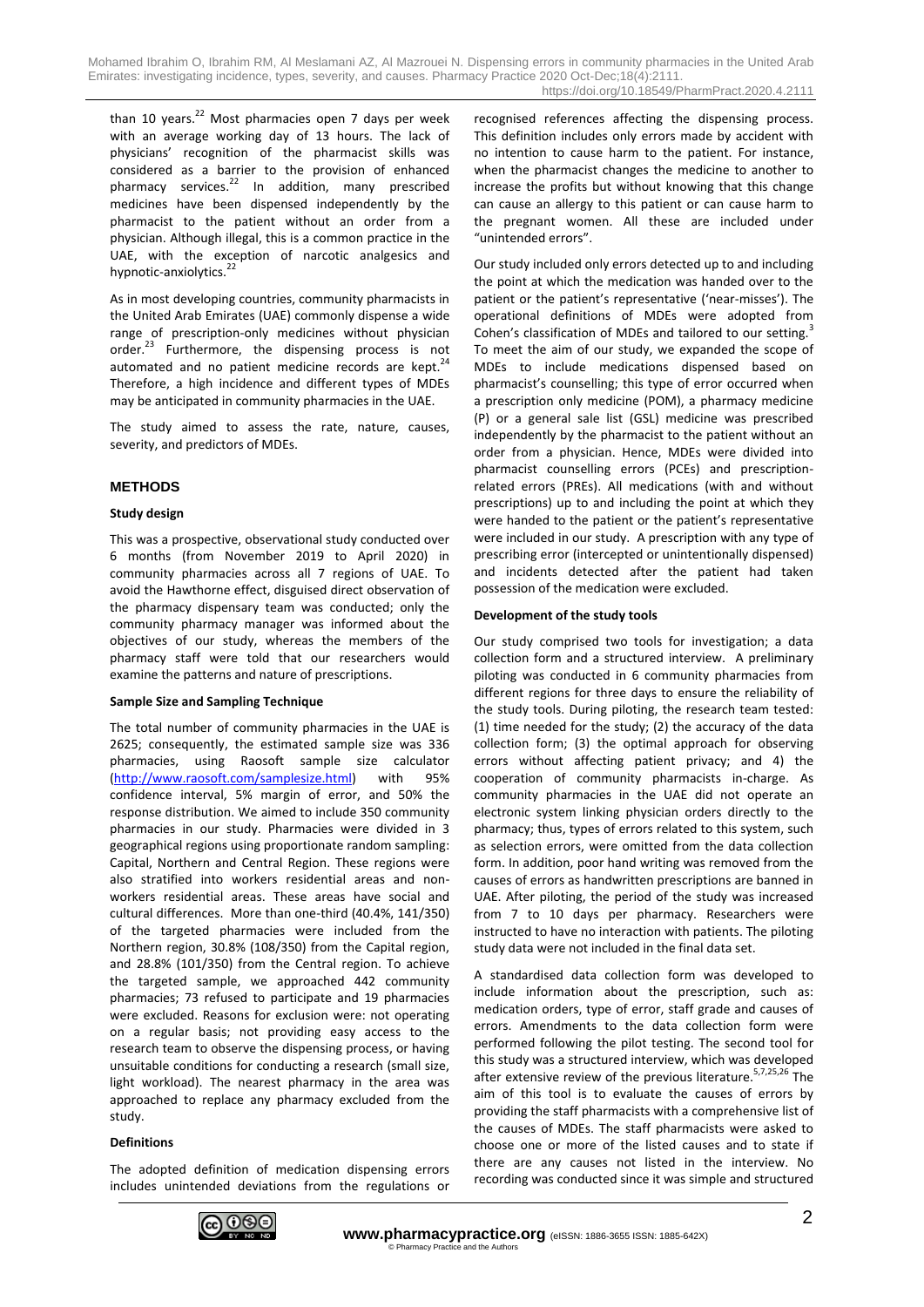interview. The staff pharmacists were asked to sign a consent form showing their willingness to participate in the interview. The findings of the interview were coded and entered into the SPSS for analysis. Both tools were validated via a committee, which included a senior clinical pharmacist, a general practitioner, and a family medicine physician. All parts of the data collection form and the interview structure were meticulously reviewed, discussed, and some changes were made based on the committee recommendations e.g. adding extra causes to the interview structure.

#### **Data collection**

Each research pharmacist collected data for 10 days (9am-5pm) at a designated pharmacy. At the beginning of each observational day, the research pharmacists observed each dispensing process and categorise it into erroneous dispensing or non-erroneous dispensing. The erroneous dispensing process or medication dispensing errors were categorised based on the prescriber into pharmacist counselling errors and prescription-related errors. These two major parts were further categorised based on the adopted operational definitions of medication dispensing errors. The true aims of our study were disguised from the staff pharmacists and they were told that our researchers evaluate the nature and patterns of prescriptions. At the end of each research day, the main investigator and coinvestigator reviewed and confirmed the detected errors against the designed operational definitions of medication dispensing errors; those not matching the criteria were excluded from the final dataset. In order to investigate the incidence and predictors of MDEs, the research team recorded the total number of prescriptions and medications dispensed during the study period at each pharmacy. At the end of each observational period, the researcher conducted a structured interview with the pharmacy staff who committed errors to investigate the causes of intercepted MDEs and associated circumstances.

Recruited community pharmacy managers signed a consent form indicating their willingness to participate. The data collectors were instructed to observe the error, document it, and then ask the pharmacist to review the medication order looking for any discrepancy just to look like a coincident. If the staff pharmacist fails to discover or correct the error himself, the researchers were asked to intervene. Furthermore, the data collectors were asked to call the process off if they felt that the true aims of the study are compromised. To keep the data collection disguised, the pharmacy staff were not asked to fill a consent form, since it is unethical to provide the pharmacy staff with a consent form containing fake information about the objectives of the study. Research pharmacists were paid after data collection was completed.

#### **Training of the research pharmacists**

At the beginning of the study, the research team was composed of 21 licensed pharmacists, of which 3 were not be able to complete their tasks due to practical and personal reasons. Those pharmacists were given training on patient safety and the professional practice of dispensing medications by the principal investigator (OMI). This training comprised of three lectures (2 hours) on adverse

drug events and medication errors, particularly dispensing errors (types, classification, and clinical significance), and two workshops (3 hours) on detecting dispensing errors, accurate completion of the data collection form, and correct use of operational definitions.

### **Clinical significance of the MDEs**

A multidisciplinary committee, comprising an otolaryngologist, a general practitioner and a clinical pharmacist, rated the severity of the errors. Those specialists were chosen based on the most common types of medications dispensed by pharmacies during the study. We adopted a validated method for rating and quantifying the responses of the committee.<sup>27</sup> Based on Raosoft's sample size calculator, 380 incidents from the collected MDEs were randomly selected for evaluation of clinical severity. Committee members were then asked to rate severity on a 10-pointscale from 0 (no effect) to 10 (death) and the mean score across all judges was used as an index of clinical severity. Categorisation of potential severity was adopted from a previous study; a score of less than 3 represented a minor error, a score between 3 and 7 a moderate error, and a score of more than 7 a serious error.<sup>5</sup> As for MDEs causes, the reported answers were categorised with their cumulative percentages. The Kappa statistic was used to test the interrater reliability of the committee members. A Kappa value of below 0.5 was considered bad reliability, between 0.5 - 0.7 moderate reliability, between 0.7 - 0.8 good reliability, and above 0.8 great reliability. 28

## **Data analysis**

Data were coded and entered into the SPSS version 24 (IBM, Chicago, IL, US) by the investigator. Descriptive results are presented as proportions (%) with 95% CIs, while logistic regression results are presented as odd ratios (ORs) with 95% CI. Chi-square test was used to measure the difference in erroneous medications across PCEs and PREs. Statistical significance was considered at p-value<0.05 (with a confidence limit at 95%).

Multivariable logistic regression is a reasonable model to describe the relationship between an outcome and a set of predictors. Importantly, in multiple logistic regression, the predictor variables may be of any data level (categorical, ordinal, or continuous). A major use of this technique is to examine a series of predictor variables to determine those that best predict a certain outcome.<sup>29</sup> In our study multivariable logistic regression was conducted to investigate significant predictors for dispensing errors (dependent variable). Independent variables, chosen from the literature and available variables at the time of the study were pharmacy grade (based on the number of items dispensed a day), location, type (chain or independent), experience of pharmacy staff, day of the week, medication category, and number of medications on a prescription. Only significant variables were discussed in the results. Factors that determine the logistic regression validity, such as sample size, multicollinearity, and homoscedasticity were tested. We used the variance inflation factor (VIF) to measure the correlation between the independent variables in the regression model. In this test, the number of inflated variances caused by multicollinearity is

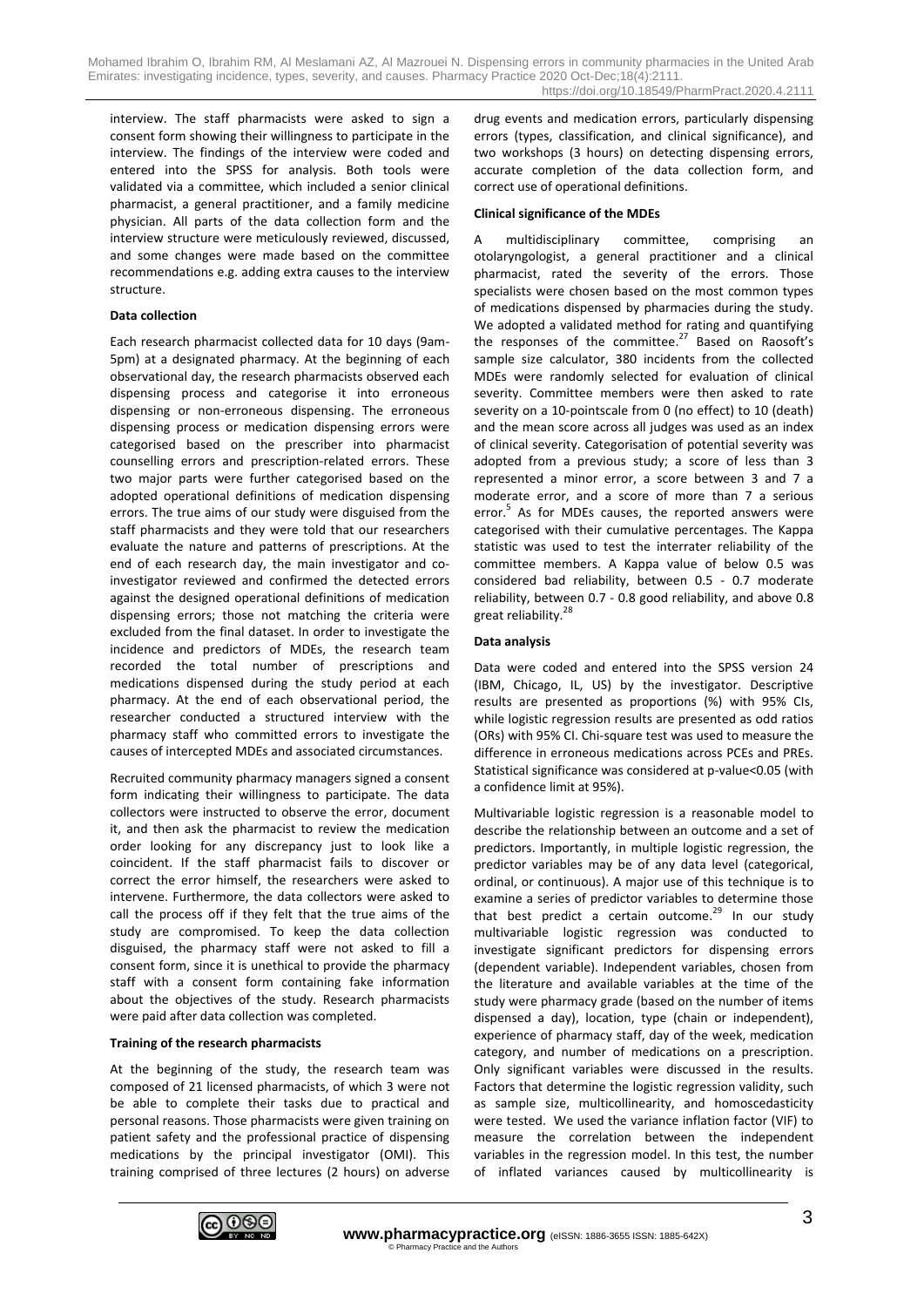Mohamed Ibrahim O, Ibrahim RM, Al Meslamani AZ, Al Mazrouei N. Dispensing errors in community pharmacies in the United Arab Emirates: investigating incidence, types, severity, and causes. Pharmacy Practice 2020 Oct-Dec;18(4):2111. https://doi.org/10.18549/PharmPract.2020.4.2111

| Table 1. Categorisation and characteristics of pharmacies, prescriptions, dispensed items and dispensing errors.                          |                                 |                |                 |                |
|-------------------------------------------------------------------------------------------------------------------------------------------|---------------------------------|----------------|-----------------|----------------|
| Item                                                                                                                                      | Capital region                  | Central region | Northern region | <b>Total</b>   |
|                                                                                                                                           | Pharmacy characteristics; N (%) |                |                 |                |
| Location                                                                                                                                  |                                 |                |                 |                |
| Workers residential area                                                                                                                  | 23 (21.3%)                      | 32 (31.7%)     | 36 (25.5%)      | 91 (26.0%)     |
| Non-workers residential area                                                                                                              | 85 (78.7%)                      | 69 (68.3%)     | 105 (74.5%)     | 259 (74.0%)    |
| Grade                                                                                                                                     |                                 |                |                 |                |
| $A^*$                                                                                                                                     | 24 (22.2%)                      | 19 (18.8%)     | 11 (7.8%)       | 54 (15.4%)     |
| $B*$                                                                                                                                      | 72 (66.7%)                      | 68 (67.3%)     | 91 (64.5%)      | 231 (66.0%)    |
| C*                                                                                                                                        | 12 (11.1%)                      | 14 (13.9%)     | 39 (27.7%)      | 65 (18.6%)     |
| Staff experience                                                                                                                          |                                 |                |                 |                |
| < 5 Years                                                                                                                                 | 61 (56.5%)                      | 52 (51.5%)     | 67 (47.5%)      | 180 (51.4%)    |
| > 5 Years                                                                                                                                 | 47 (43.5%)                      | 49 (48.5%)     | 74 (52.5%)      | 170 (48.6%)    |
| Type                                                                                                                                      |                                 |                |                 |                |
| Chain                                                                                                                                     | 71 (65.7%)                      | 65 (64.4%)     | 61 (43.3%)      | 197 (56.3%)    |
| Independent                                                                                                                               | 37 (34.3%)                      | 36 (35.6%)     | 80 (56.7%)      | 153 (43.7%)    |
| Dispensing characteristics                                                                                                                |                                 |                |                 |                |
| Number of prescriptions {A}                                                                                                               | 27,605                          | 24,952         | 28,964          | 81,521         |
| Number of medication orders per prescription {B}                                                                                          |                                 |                |                 |                |
| 1                                                                                                                                         |                                 |                |                 | 13,125 (16.1%) |
| 2                                                                                                                                         | ----                            |                |                 | 19,605 (24.1%) |
| 3                                                                                                                                         | ----                            | ----           | ----            | 25,764 (31.6%) |
| $\geq 4$                                                                                                                                  | ----                            | ----           | ----            | 23,027 (28.2%) |
| Medications dispensed based on prescriptions {C}                                                                                          | 81,733                          | 69,861         | 93,268          | 244,862        |
| Medications dispensed based on pharmacist's counselling {D}                                                                               | 69,742                          | 71,563         | 78,055          | 219,360        |
| Total number of dispensed medications {E}                                                                                                 | 151,475                         | 141,424        | 171,323         | 464,222        |
| Dispensed items during days of the week                                                                                                   |                                 |                |                 |                |
| Saturday                                                                                                                                  |                                 | ----           | ----            | 49688 (10.7%)  |
| Sunday                                                                                                                                    |                                 |                |                 | 88621 (19.1%)  |
| Monday                                                                                                                                    |                                 |                |                 | 69557 (15.0%)  |
| Tuesday                                                                                                                                   |                                 |                |                 | 63975 (13.8%)  |
| Wednesday                                                                                                                                 | ----                            |                |                 | 54866 (11.8%)  |
| Thursday                                                                                                                                  | $---$                           | ----           | ----            | 137515 (29.6%) |
| Medication dispensing errors                                                                                                              |                                 |                |                 |                |
| MDEs based on prescriptions {F}                                                                                                           | 2,957                           | 3,415          | 5,902           | 12,274         |
| MDEs based on pharmacist's counselling {G}                                                                                                | 5,294                           | 4,963          | 8,381           | 18,638         |
| Total MDEs {H}                                                                                                                            | 8,251                           | 8,378          | 14,283          | 30,912         |
| MDEs % incidence {J=H/E ×100}                                                                                                             | 5.4%                            | 5.9%           | 8.3%            | 6.7%           |
| A: dispenses ≥70 prescriptions/day; B: dispenses 15-69 prescriptions/day; C: dispenses ≤14 prescriptions/day; MDEs: Medication dispensing |                                 |                |                 |                |

errors

measured; VIFs≤3 refers to low correlation between independent variables, and thus the regression results are more reliable.<sup>30</sup> In addition, Breusch-Pagan test was used to measure the homoscedasticity which describes a situation in which the error term (that is, the "noise" or random disturbance in the relationship between the independent variables and the dependent variable) is the same across all values of the independent variables. This assumption was considered not violated at  $p > 0.05$ .<sup>31</sup>

**RESULTS** 

Of 350 pharmacies included in our study, 26.0% (n=91/350) were located in workers residential areas and approximately two-thirds (66.0%, n=231/350) dispensed 15-69 prescriptions a day. A high proportion of items (29.6%, n= 137515/464222) were dispensed on Thursday compared to other days (Table 1).

Of the 350 pharmacies included, 684 community pharmacy staff were observed, of which 574 accepted to be interviewed. The majority of the staff held a Bachelor degree (563; 82.3%). Pharmacy managers (n=350) were not observed since they were told about the aims of the study.

The total number of MDEs was 30912 (6.7%; CI 95%, 4.3- 8.6) intercepted in 464,222 dispensed medications; this included 12274 PREs (2.6%; 95%CI 1.2-3.5), and 18,638 PCEs (4.1%; CI 95%, 2.9-5.7). Rates of errors among regions

| Table 2. Types of medication dispensing errors n=30912) |                                      |                                    |              |  |
|---------------------------------------------------------|--------------------------------------|------------------------------------|--------------|--|
| <b>Types of errors</b>                                  | <b>Pharmacist counselling errors</b> | <b>Prescription related errors</b> | Total        |  |
| Wrong drug                                              | 5,982 31.1%)                         | 1,636 13.3%)                       | 7,618 24.6%) |  |
| Wrong strength                                          | 4,253 22.8%)                         | 1,576 12.8%)                       | 5,829 18.9%) |  |
| Wrong dosage form                                       | 2,463 13.2%)                         | 1,669 13.6%)                       | 4,132 13.4%) |  |
| Wrong quantity                                          | 2,169 11.6%)                         | 3,686 30.0%)                       | 5,855 18.9%) |  |
| Omission                                                | 965 5.2%)                            | 826 6.7%)                          | 1,791 5.8%)  |  |
| Wrong preparation                                       | 364 2.0%)                            | 154 1.3%)                          | 518 1.7%)    |  |
| Deteriorated drug                                       | 502 2.7%)                            | 423 3.5%)                          | 929 3.0%)    |  |
| Wrong instruction for drug usage                        | 1,736 9.3%)                          | 2,077 16.9%)                       | 381 12.3%)   |  |
| Labelling errors                                        | 204 1.1%)                            | 227 1.9%)                          | 431 1.4%)    |  |
| <b>TOTAL</b>                                            | 18,638 60.3%)                        | 12,274 39.7%)                      | 30,912 100%) |  |

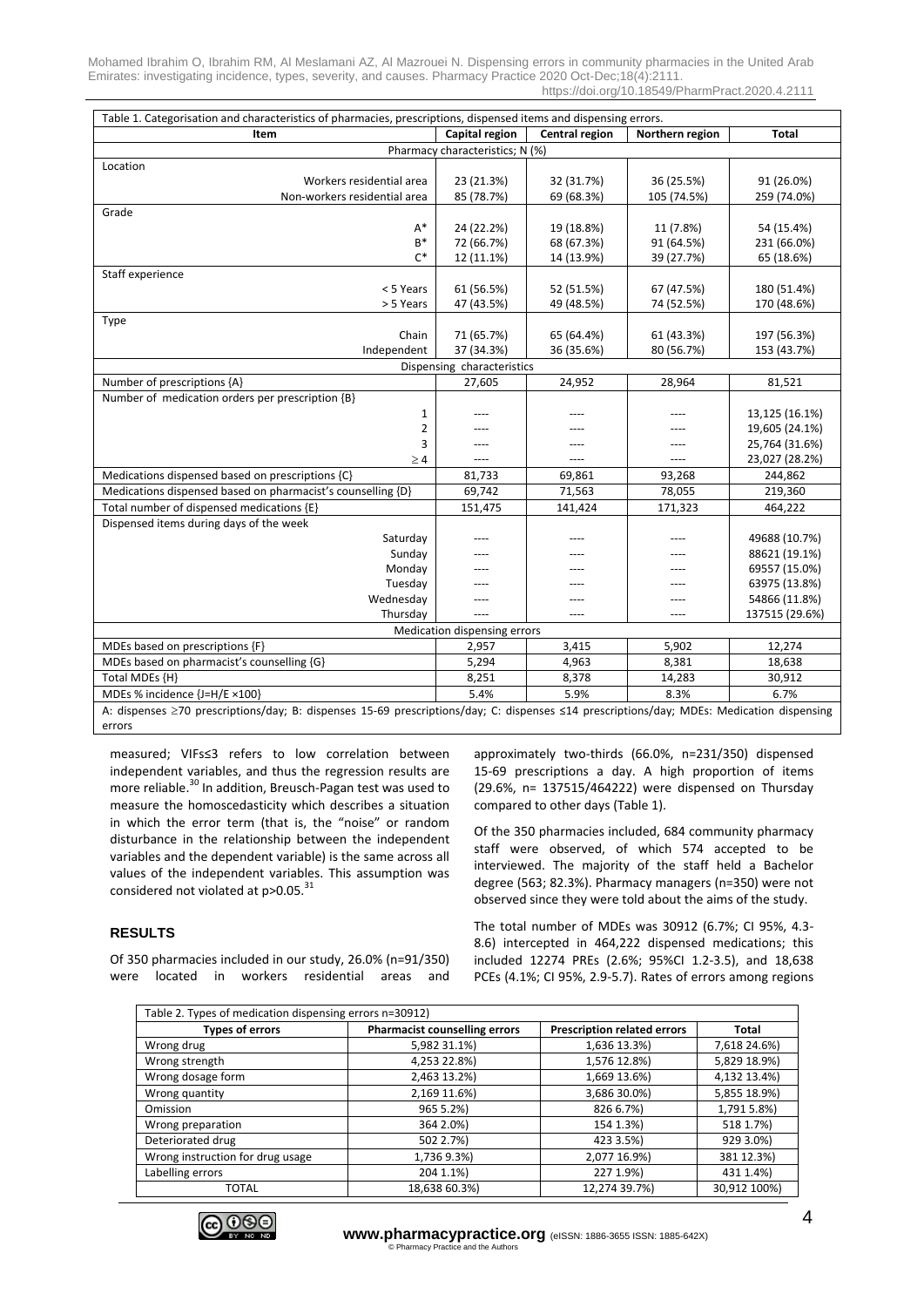Mohamed Ibrahim O, Ibrahim RM, Al Meslamani AZ, Al Mazrouei N. Dispensing errors in community pharmacies in the United Arab Emirates: investigating incidence, types, severity, and causes. Pharmacy Practice 2020 Oct-Dec;18(4):2111. https://doi.org/10.18549/PharmPract.2020.4.2111

| Table 3. Therapeutic categorisation of erroneous medications n=30912) |                                         |                                            |                          |               |
|-----------------------------------------------------------------------|-----------------------------------------|--------------------------------------------|--------------------------|---------------|
| <b>Medication Category</b>                                            | Prescription<br>related errors<br>n (%) | Pharmacist's<br>counseling errors<br>n (%) | p-value of<br>difference | Total         |
| Analgesic                                                             | 1,901 (15.5%)                           | 3,368 (18.1%)                              | 0.1                      | 5,269 (17.0%) |
| Antibiotic                                                            | 2,298 (18.7%)                           | 3,026 (16.2%)                              | 0.3                      | 5,324 (17.2%) |
| Common cold medicine                                                  | 469 (3.8%)                              | 2,891 (15.5%)                              | 0.001                    | 3,360 (10.9%) |
| Antispasmodic                                                         | 254 (2.1%)                              | 622 (3.3%)                                 | 0.9                      | 876 (2.8%)    |
| Anticoagulant                                                         | 368 (3.0%)                              | 154 (0.8%)                                 | 0.07                     | 522 (1.7%)    |
| Antifungal                                                            | 214 (1.8%)                              | 527 (2.8%)                                 | 0.2                      | 741 (2.4%)    |
| Antihypertensive drug                                                 | 1,872 (15.3%)                           | 388 (2.1%)                                 | 0.01                     | 2,260 (7.3%)  |
| Anti-obesity medication                                               | 299 (2.4%)                              | 1,023 (5.5%)                               | 0.6                      | 1,322 (4.3%)  |
| Antiviral drug                                                        | 151 (1.2%)                              | 810 (4.3%)                                 | 0.08                     | 961 (3.1%)    |
| Anti-inflammatory                                                     | 435 (3.5%)                              | 1,456 (7.8%)                               | 0.1                      | 1,891 (6.1%)  |
| Steroid                                                               | 233 (1.9%)                              | 293 (1.6%)                                 | 0.5                      | 526 (1.7%)    |
| Dietary supplements                                                   | 397 (3.2%)                              | 1,768 (9.5%)                               | 0.04                     | 2,165 (7.0%)  |
| Anti-diabetic medication                                              | 2,048 (16.7%)                           | 271 (1.5%)                                 | 0.001                    | 2,319 (7.5%)  |
| Antidiarrheal                                                         | 487 (4.0%)                              | 1,327 (7.1%)                               | 0.2                      | 1,814 (5.9%)  |
| Antidepressant                                                        | 178 (1.5%)                              |                                            | ---                      | 178 (0.6%)    |
| Hormone                                                               | 236 (1.9%)                              | 289 (1.6%)                                 | 0.9                      | 525 (1.7%)    |
| Anticonvulsant                                                        | 287 (2.3%)                              |                                            | ---                      | 287 (0.9%)    |
| *Others                                                               | 147 (1.2%)                              | 425 (2.3%)                                 | 0.3                      | 572 (1.9%)    |
| * Any therapeutic category has less than 0.5% percentage              |                                         |                                            |                          |               |

ranged from 5.4% to 8.3%. The majority of errors were made by pharmacists (76.5%; 23,641/30,912) followed by pharmacy assistants (23.5%; 7,271/30,912).

The most common types of PREs were wrong quantity (30.0%; 3,686/12,274) (Table 2), wrong instruction for drug usage (16.9%; 2,077/12,274) and wrong dosage form (13.6%; 1,669/12,274) errors. The least frequent type was wrong preparation (1.3%; 154/12274). Results showed that the most common types of PCEs were wrong drug (32.1%; 5,982/18,638), wrong strength (22.8%; 4,253/18,638), wrong dosage form (13.2%; 2,463/18,638) and wrong quantity (11.6%; 2,169/18,638) errors; the least common was labelling error (1.1%; 204/18,638).

Antibiotics (17.2%; 5,324/30,912) and analgesics (17.0%; 5,269/30,912) accounted for most of the erroneous medications (Table 3). There was no significant difference for erroneous medications between PREs and PCEs except for common cold medications (3.8% vs. 15.5%; p<0.05, respectively), antihypertensives (15.3% vs. 2.1%; p<0.05, respectively), dietary supplements (3.2% vs. 9.5%; p<0.05, respectively), and anti-diabetic medication (16.7% vs. 1.5%; p<0.05, respectively).

The major causes of MDEs were medicine replaced with near expire one (24.7%; 7,636/30,912) and Lookalike/Sound-alike drugs (22.3%; 6,901/30,912). The least frequent cause of errors was low staffing (1.8%; 569/30,912) (Table 4).

The majority of MDEs were moderate (46.8%; 178/380) and minor (44.5%; 169/380); while 8.7% (33/380) were serious errors (Table 5). Inter-rater reliability was strong and significant (Cohen's Kappa=0.74; p<0.05). Predictors of MDEs were: grade A pharmacies dispensing over 60 prescriptions a day (OR 2.1; 95%CI 1.4-3.6; p=0.03) and prescriptions containing over 4 medication orders (OR 2.5; 95%CI 1.7-4.3; p=0.01).

## **DISCUSSION**

The overall rate of MDEs was 6.7%, which included 2.6% PREs and 4.1% PCEs. Although a formal statistical comparison is not possible, our results showed a higher dispensing error rate compared to other studies conducted in community pharmacies in the UK 3%, USA 1.7%, and Denmark 1/10000.<sup>5,11,13</sup> Our results also showed a higher error rate than studies conducted in hospitals in Thailand 1.67% and France 2.5%.<sup>32,33</sup> However, our findings showed a lower error rate than a study conducted in a general hospital in Brazil 81.8%.<sup>25</sup> The different methodological approaches, operational definitions and geographic locations might have contributed to the variation in rates between studies; hence, the difficulty in making direct comparisons. Our holistic operational definitions of MDEs, encompassing both PREs and PCEs, and our disguised direct observation approach, may well have contributed to the high MDE rate in our study. Moreover, health authorities in the UAE focus on controlling the dispensing of narcotic and

| Table 4. Causes of medication dispensing errors n=30,912) |              |  |  |
|-----------------------------------------------------------|--------------|--|--|
| Cause                                                     | N %)         |  |  |
| Look-alike/Sound-alike drugs                              | 6,901 22.3%) |  |  |
| Medicine replaced with near expired one                   | 7,636 24.7%) |  |  |
| Off-label use without counselling                         | 3,652 11.8%) |  |  |
| Heavy workload                                            | 1,569 5.1%)  |  |  |
| Interruptions                                             | 1,879 6.1%)  |  |  |
| Low staffing                                              | 569 1.8%     |  |  |
| Complex prescription                                      | 1,266 4.1%)  |  |  |
| Day of the week                                           | 1,129 3.7%)  |  |  |
| Inexperienced staff                                       | 3,569 11.5%) |  |  |
| Out of stock medicine replaced with another one           | 2,742 8.9%)  |  |  |

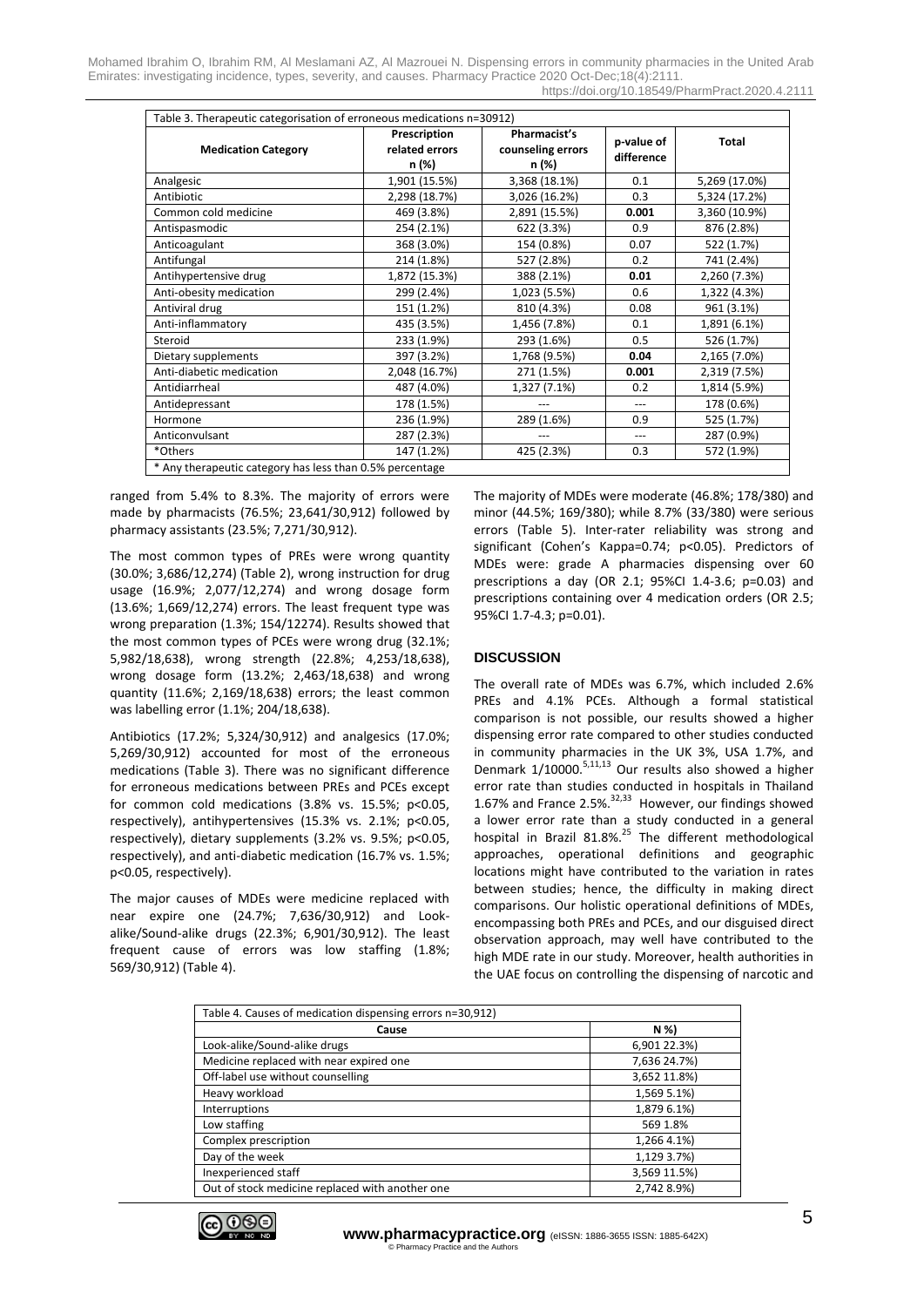| Table 5. Examples of medication dispensing errors                            |                     |                     |                              |
|------------------------------------------------------------------------------|---------------------|---------------------|------------------------------|
| Examples of errors as presented to the committee                             | <b>Error Type</b>   | <b>Error cause</b>  | <b>Clinical significance</b> |
| Amoxicillin 1g prescribed to be taken two times daily the                    | Wrong Strength      | High workload       | Minor                        |
| pharmacist dispensed Amoxicillin 500mg and label stated 'take                |                     |                     |                              |
| one tablet twice a day' PRE)                                                 |                     |                     |                              |
| Pharmacist wrongly taught patient how to use Symbicort inhaler               | Wrong Instruction   | Inexperienced staff | Moderate                     |
| PRE                                                                          |                     |                     |                              |
| Pharmacist dispensed Lamotrigine Lamictal <sup>T</sup> ) tablet doctor wrote | Wrong drug          | Similar packaging   | Moderate                     |
| Terbinafine tablet Lamisil <sup>®</sup> ) PRE                                |                     | look-alike          |                              |
| Pharmacist prescribed fusidic acid cream for ringworm PCE                    | wrong drug          | Inexperienced staff | Serious                      |
| Folic acid 5mg prescribed for a male having fertility issue                  | Wrong Strength      | Inexperienced staff | Serious                      |
| pharmacist dispensed folic acid 400mcg. PRE)                                 |                     |                     |                              |
| Betamethasone cream prescribed for a patient suffering from                  | Label errors dosage | Interruption        | Serious                      |
| eczema to be applied once a day for a week the label stated                  |                     |                     |                              |
| 'apply on a dry skin two times daily for one month'. PRE                     |                     |                     |                              |
| Pharmacist prescribed sertraline instead of cetirizine PCE                   | wrong drug          | look-alike/         | Serious                      |
|                                                                              |                     | sound-alike         |                              |
| Pharmacy assistant prescribed diclofenac sodium<br>12.5mg                    | wrong drug          | Inexperienced staff | Serious                      |
| suppository to a feverish 3-month old baby PCE                               |                     |                     |                              |
| Pharmacist dispensed Atenolol Tenormin <sup>®</sup> ) tablet doctor wrote    | <b>Wrong Drug</b>   | look-alike/         | Moderate                     |
| Atenolol + Chlorthalidone Tenoretic®) PRE                                    |                     | sound-alike         |                              |
| PRE: Prescription related error; PCE; pharmacist counselling error           |                     |                     |                              |

hypnotic medications, with much less oversight of overthe-counter and prescription medications; this may indirectly increase the rate of MDEs. In contrast, studies that used self-reported incident forms, surveys, or case note review for reporting errors cannot demonstrate a reliable incidence of errors, because these approaches are vulnerable to a broad range of biased behaviours leading to under detection of medication errors. In addition, the dispensing process in community pharmacies in the UAE is not supported by electronic systems, which may decrease some types of errors. We believe all these factors could influence the detected rate of errors considerably. Our findings are consistent with the findings of other studies conducted in community settings and in hospitals.<sup>9,13,34-38</sup>

A high rate of PCEs was detected in our study. Such errors were most commonly attributed to poor knowledge or inexperienced pharmacy staff. In the Middle East, pharmacists tend to provide pharmaceutical care, raising their profits by independently prescribing medications to patients. Unfortunately, though, pharmacists do not receive proper clinical training after graduation for their continuous professional development or to become licensed independent prescribers.

In our study, a high rate of wrong quantity errors was detected in PREs (30.0%). Interruptions and work overload might have contributed to pharmacists ignoring the quantity of the medication prescribed. Wrong drug errors were the most commonly encountered type (32.1%) of PCEs, which is consistent with other studies.<sup>4,12</sup> This finding highlights the fact that pharmacists in the UAE have gaps in knowledge about the medication use, adverse effects, and contraindications. Therefore, a continuous education in pharmacotherapy, especially for outpatients is recommended. The major causes of MDEs were medicine replaced with near expire one (24.7%) and Lookalike/Sound-alike drugs (22.3%). These results were partially consistent with those of a UK study, at which lookalike errors were major causes of errors.<sup>4</sup> A previous study was conducted to discuss how drug name nomenclature and similar packaging between medicines can lead to MDEs, found that environmental risks and human factors can contribute to such errors. These factors are closely related to what we observed during our research.<sup>39</sup> Pharmacy managers in the UAE should consider technology and management solutions that could effectively limit, or eliminate, look-alike/sound-alike MDEs.

A significantly higher proportion of common cold medications and dietary supplements were involved in PCEs compared to PREs, whilst a significantly greater proportion of antihypertensives and anti-diabetic medications were involved in PREs compared to PCEs. In the UAE, most antihypertensives and anti-diabetics have similar packages; this might have caused confusion among pharmacists, particularly among inexperienced staff. Furthermore, poor training, irrational dispensing to increase profits, and lack of knowledge might have contributed to the high rate of errors during dispensing of common cold medicines and dietary supplements.

The majority of MDEs were rated as moderate and minor; only 8.7% of errors were serious. In a similar study conducted in the UK, most of the errors were assessed as minor 67% and moderate 32%. 5 In addition, nearly 45% of hospital MDEs were reported in a study as significant and serious.<sup>33</sup> Despite the similarity between our results and the literature, our approach may be more reliable as we included a significant number of incidents for the committee compared to the total number of errors.

The number of medication orders on a prescription (24 medications) and busy pharmacies significantly predicted the occurrence of MDEs. The impact of these factors on the emergence of dispensing errors can be reduced by increasing staff numbers along with continuous pharmaceutical care training on the procedure of dispensing a prescription. Predictors of MDEs in community pharmacies have not been assessed in many studies.<sup>4,5</sup> A study showed that opportunities for errors in hospital pharmacies were higher in the pre-typed prescription order

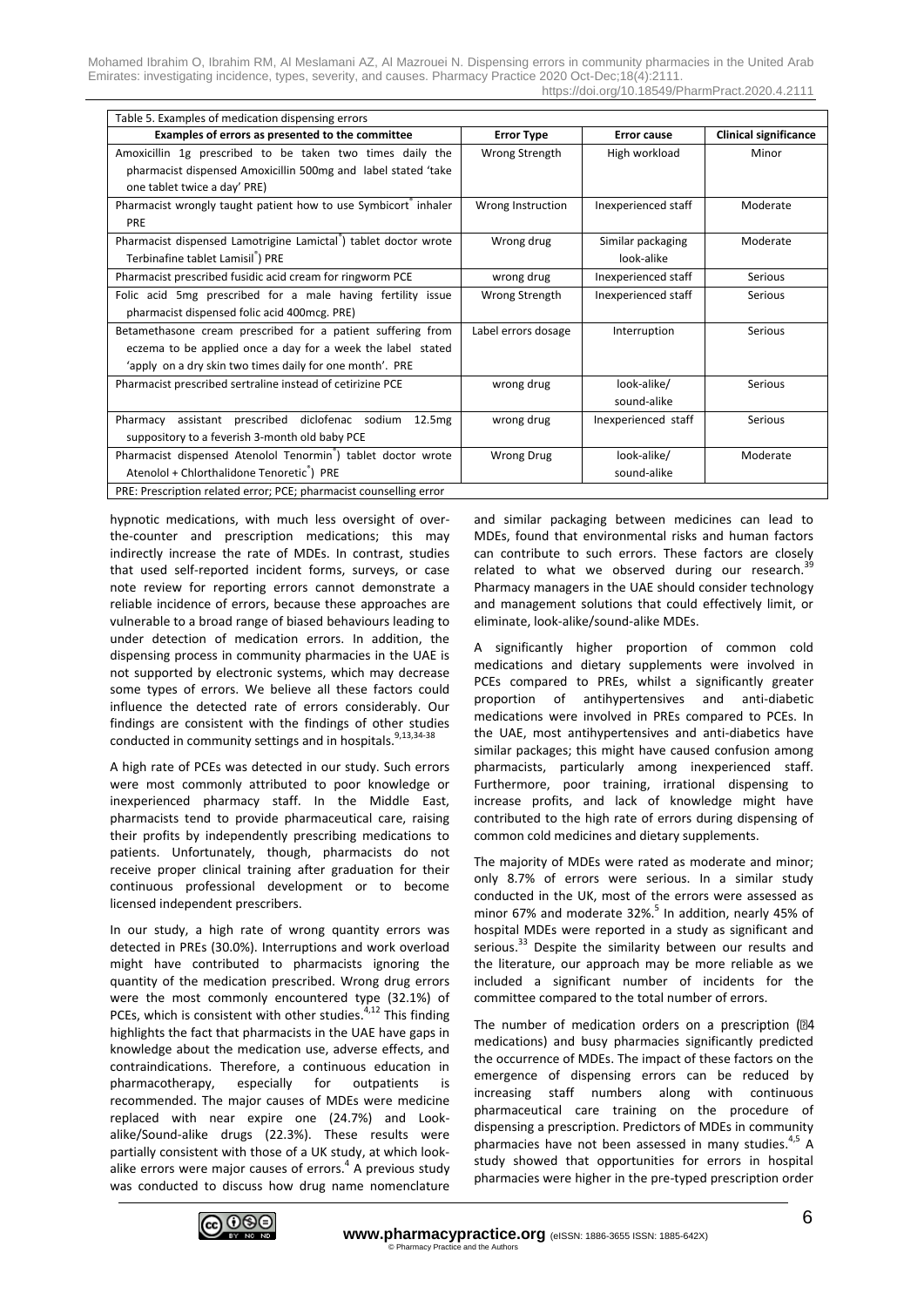forms (OR=4.5; p<0.001), in those with 9 or more drugs (OR=4.0; p<0.001), and with those for injectable drugs (OR=5.0; p<0.001).<sup>25</sup>

There is a paucity of research on MDEs in community pharmacies. This was one of the first studies in the Middle East to investigate the rate, types, causes, predictors and clinical severity of MDEs. Our results could be generalised due the study's robust sampling strategy that included randomly selected pharmacies from across all regions of the UAE. We adopted holistic and valid operational definitions of MDEs and used disguised direct observation of errors enhancing the validity of the findings. The study also added a new, previously unexplored perspective to the literature, investigating all MDEs types including those based on pharmacist's counselling and independent prescribing (PCEs), a common yet little researched practice in community pharmacies across the UAE and the Middle East. The main limitation of our research is the variation between research pharmacists in their ability to detect errors. Furthermore, the cross-sectional nature of our method provides descriptive evidence of dispensing incidents and causes without prompting additional insight to the solutions. In addition, the impact of staff training and information technology on MDEs was beyond the scope of this study's aims. Nevertheless, our data are likely to be reliable and our technique can be widely applied as a longterm method for detecting and reporting of MDEs. Further studies investigating the impact of outpatient electronic prescribing systems linked to community pharmacies on the rate of errors are recommended.

## **CONCLUSIONS**

Medication dispensing errors occur (6.7% of all dispensed medications) in community pharmacies in the UAE and most reported errors are moderate. There is a need to improve the education of community pharmacists and their teams to ensure safe dispensing practice and to investigate potential interventions, such as electronic systems, to decrease the number of errors and reduce the risk of patient.

## **ACKNOWLEDGEMENTS**

We thank the University of Sharjah for facilitating our research. Our thanks go to the research pharmacists for their efforts in data collection.

## **CONFLICT OF INTEREST**

The authors declare that they have no conflict of interest.

## **FUNDING**

No specific funding was received for this work.

# **References**

- 1. James KL, Barlow D, McArtney R, Hiom S, Roberts D, Whittlesea C. Incidence, type and causes of dispensing errors: a review of the literature. Int J Pharm Pract. 2009;17(1):9-30.<https://doi.org/10.1211/ijpp.17.1.0004>
- 2. Allan EL, Barker KN, Malloy MJ, Heller WM. Dispensing errors and counseling in community practice. Am Pharm. 1995;NS35(12):25-33.
- 3. Hansen LB. Medication Errors. Am J Pharm Educ. 2007;71(3):59.
- 4. Ashcroft DM, Quinlan P, Blenkinsopp A. Prospective study of the incidence, nature and causes of dispensing errors in community pharmacies. Pharmacoepidemiol Drug Saf. 2005;14(5):327-332[. https://doi.org/10.1002/pds.1012](https://doi.org/10.1002/pds.1012)
- 5. Franklin BD, O'Grady K. Dispensing errors in community pharmacy: frequency, clinical significance and potential impact of authentication at the point of dispensing. Int J Pharm Pract. 2007;15(4):273-281[. https://doi.org/10.1211/ijpp.15.4.0004](https://doi.org/10.1211/ijpp.15.4.0004)
- 6. Aldhwaihi K, Schifano F, Pezzolesi C, Umaru N. A systematic review of the nature of dispensing errors in hospital pharmacies. Integr Pharm Res Pract. 2016;5:1-10. https://doi.org/10.2147/iprp.s9573
- 7. Abdel-Qader DH, Al Meslamani AZ, Lewis PJ, Hamadi S. Incidence, nature, severity, and causes of dispensing errors in community pharmacies in Jordan. Int J Clin Pharm. 2020; [Ahead of Print].<https://doi.org/10.1007/s11096-020-01126-w>
- 8. Rocke D, Lee WT. Medical errors: teachable moments in doing the right thing. J Grad Med Educ. 2013;5(4):550-552. <https://doi.org/10.4300/jgme-d-13-00110.1>
- 9. Flynn EA, Barker KN. Effect of an automated dispensing system on errors in two pharmacies. J Am Pharm Assoc (2003). 2006;46(5):613-615.<https://doi.org/10.1331/1544-3191.46.5.613.flynn>
- 10. Varadarajan R, Barker KN, Flynn EA, Thomas RE. Comparison of two error-detection methods in a mail service pharmacy serving health facilities. J Am Pharm Assoc (2003). 2008;48(3):371-378[. https://doi.org/10.1331/japha.2008.07005](https://doi.org/10.1331/japha.2008.07005)
- 11. Flynn EA, Barker KN, Carnahan BJ. National observational study of prescription dispensing accuracy and safety in 50 pharmacies. J Am Pharm Assoc (Wash). 2003;43(2):191-200. https://doi.org/10.1331/108
- 12. Chua SS, Wong IC, Edmondson H, Allen C, Chow J, Peacham J, Hill G, Grantham J. A feasibility study for recording of dispensing errors and near misses' in four UK primary care pharmacies. Drug Saf. 2003;26(11):803-813. <https://doi.org/10.2165/00002018-200326110-00005>
- 13. Knudsen P, Herborg H, Mortensen AR, Knudsen M, Hellebek A. Preventing medication errors in community pharmacy: frequency and seriousness of medication errors. Qual Saf Health Care. 2007;16(4):291-296. <https://doi.org/10.1136/qshc.2006.018770>
- 14. Peterson GM, Wu MS, Bergin JK. Pharmacist's attitudes towards dispensing errors: their causes and prevention. J Clin Pharm Ther. 1999;24(1):57-71[. https://doi.org/10.1046/j.1365-2710.1999.00199.x](https://doi.org/10.1046/j.1365-2710.1999.00199.x)
- 15. Szeinbach S, Seoane-Vazquez E, Parekh A, Herderick M. Dispensing errors in community pharmacy: perceived influence of sociotechnical factors. Int J Qual Health Care. 2007;19(4):203-209[. https://doi.org/10.1093/intqhc/mzm018](https://doi.org/10.1093/intqhc/mzm018)
- 16. Flynn EA, Barker KN, Berger BA, Lloyd KB, Brackett PD. Dispensing errors and counseling quality in 100 pharmacies. J Am Pharm Assoc (2003). 2009;49(2):171-180[. https://doi.org/10.1331/japha.2009.08130](https://doi.org/10.1331/japha.2009.08130)